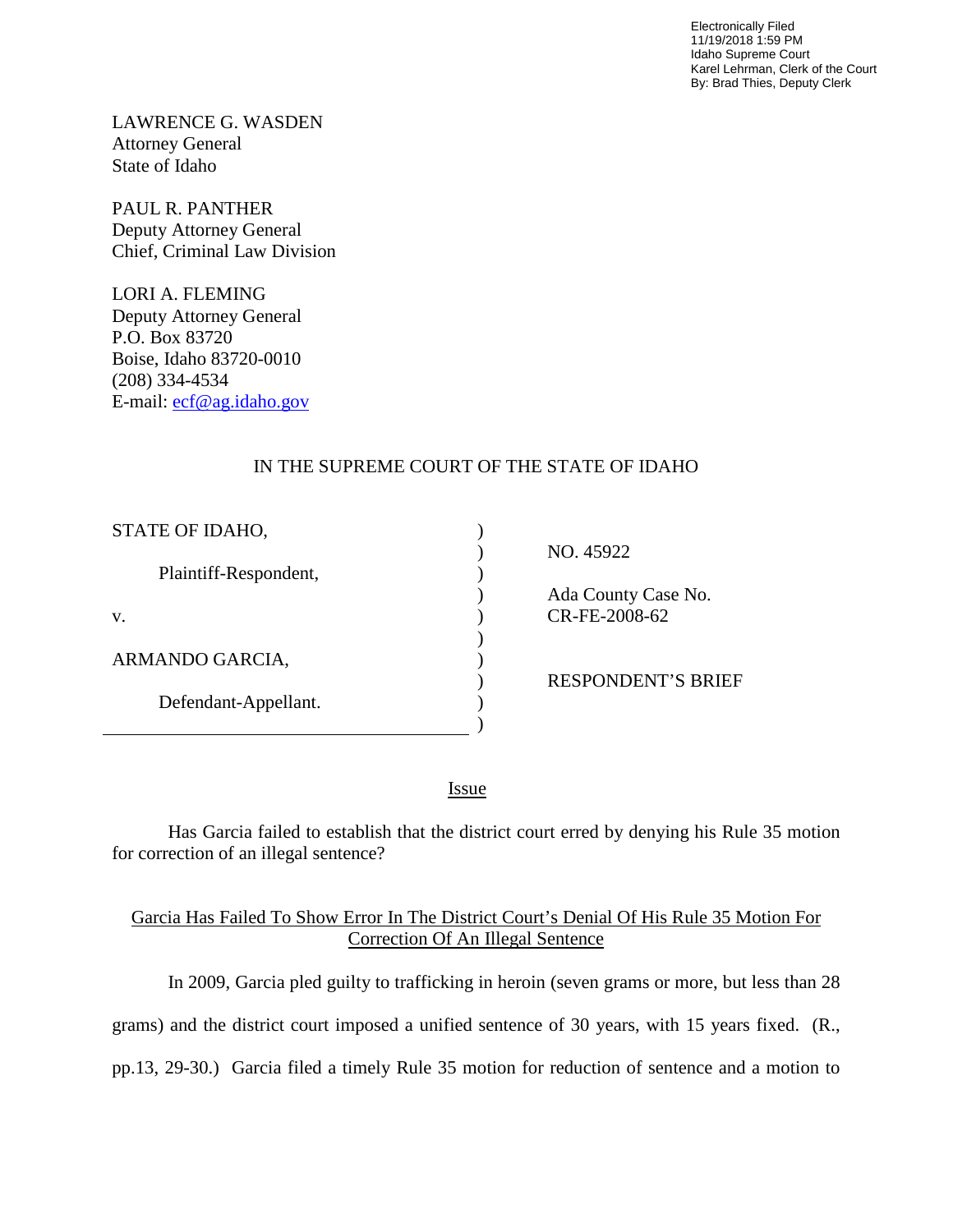withdraw his guilty plea, both of which the district court denied. (R., p.30.) Garcia appealed and, on June 6, 2011, the Idaho Court of Appeals affirmed the district court's orders denying his Rule 35 motion and his motion to dismiss on the grounds of vindictive prosecution. State v. Garcia, 2011 Unpublished Opinion No. 504, Docket No. 37142 (Idaho App., June 6, 2011).

On November 29, 2017, Garcia filed a Rule 35 motion for correction of an illegal sentence, claiming that his sentence was illegal because "the District Court was mandated to impose a fixed term that was 'consistent' with that ten year mandatory minimum term." (R., pp.17-23.) The district court denied the motion, correctly concluding that Garcia's sentence is "consistent with the unified sentencing structure set forth by the legislature in [I.C. §] 19-2513, and it's also consistent with the applicable statute that uses the term that the mandatory minimum fixed term of imprisonment of ten years is the minimum that the court could consider. … That language does not say that the mandatory fixed term is ten years." (R., pp.42-43;  $3/16/18$  Tr., p.11, L.14 – p.12, L.4.) Garcia filed a notice of appeal timely from the district court's order denying his Rule 35 motion for correction of an illegal sentence. (R., pp.44-46.)

Mindful of legal authority to the contrary, Garcia asserts that the district court erred by denying his Rule 35 motion for correction of an illegal sentence "because the fixed portion of his sentence (fifteen years) exceeded the mandatory minimum (ten years), in contravention of Idaho Code § 19-2513(2)." (Appellant's brief, pp.3-4 (parenthetical notations original).) Garcia has failed to show error in the denial of his Rule 35 motion for correction of an illegal sentence.

Pursuant to Idaho Criminal Rule 35, a district court may correct a sentence that is "illegal from the face of the record at any time." In State v. Clements, 148 Idaho 82, 87, 218 P.3d 1143, 1148 (2009), the Idaho Supreme Court held that "the interpretation of 'illegal sentence' under Rule 35 is limited to sentences that are illegal from the face of the record, i.e., those sentences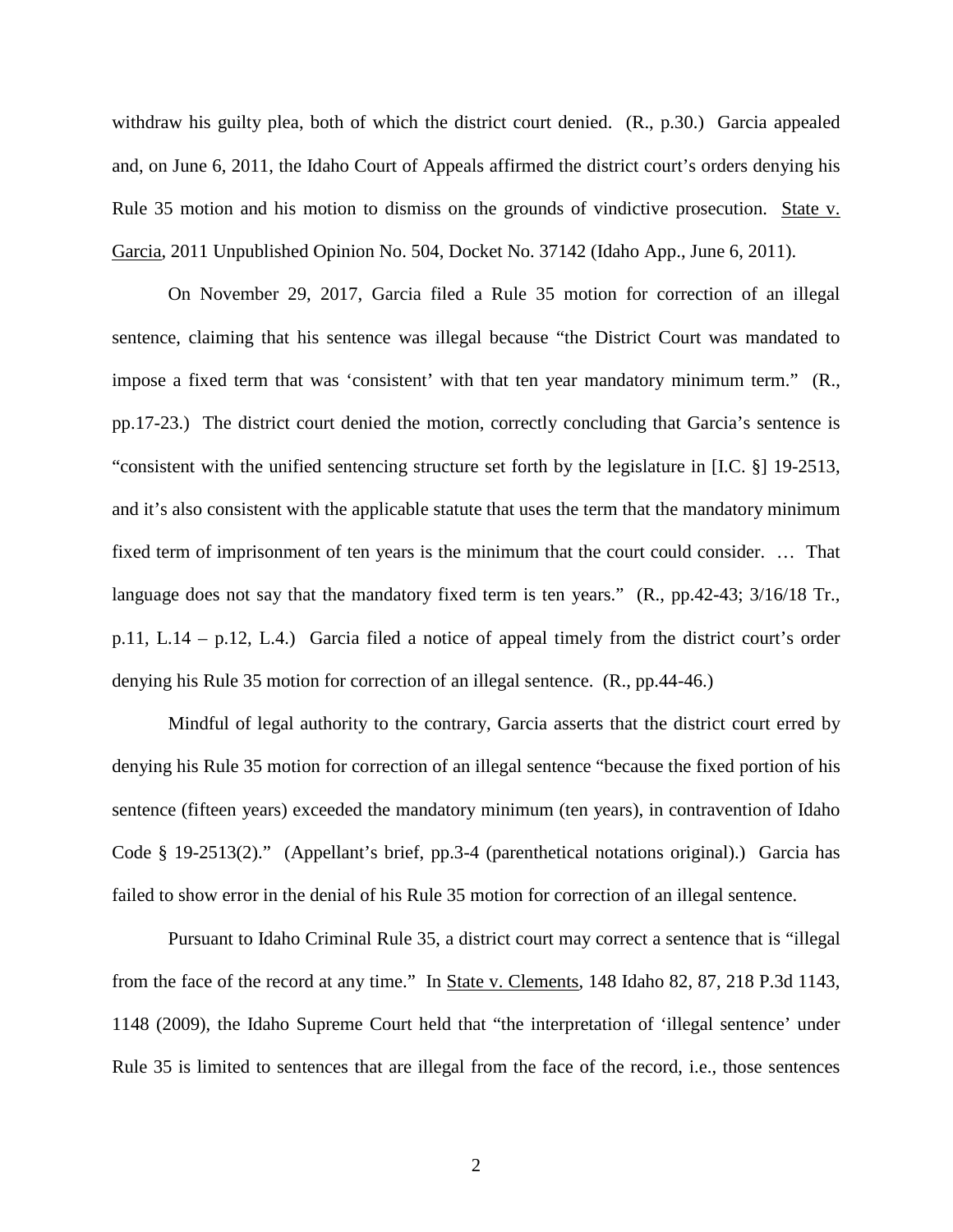that do not involve significant questions of fact nor an evidentiary hearing to determine their illegality." An illegal sentence under Rule 35 is one in excess of a statutory provision or otherwise contrary to applicable law. State v. Alsanea, 138 Idaho 733, 745, 69 P.3d 153, 165 (Ct. App. 2003).

As Garcia was repeatedly advised, and repeatedly acknowledged, at the time that he entered his guilty plea (9/14/09 Tr., p.207, Ls.7-13; p.211, L.23 – p.212, L.7; p.219, L.13 – p.220, L.4), trafficking in heroin (seven grams or more, but less than 28 grams) carries a mandatory *minimum* fixed term of 10 years in prison, and the *maximum* sentence for trafficking in heroin (seven grams or more, but less than 28 grams) is life in prison. I.C. §§ 37-  $2732B(a)(6)(B)$ ,  $-2732B(a)(6)(D)$ . The district court specifically told Garcia, "I could impose any sentence up to the maximum. … I must impose *at least* the mandatory minimum[ ]. In other words, I must sentence you to *at least* ten years in the State penitentiary" (9/14/09 Tr., p.220, L.19 – p.221, L.4 (emphasis added)), and Garcia acknowledged that he understood (9/14/09 Tr., p.220, L.23; p.221, L.6). Garcia's unified sentence of 30 years, with 15 years fixed, falls well within the statutory guidelines. (R., pp.13, 29-30.)

Garcia nevertheless argues that his sentence is illegal because the 15-year fixed portion of his sentence exceeds the mandatory minimum fixed term of 10 years required by statute, claiming that, "under the plain language of [I.C. § 19-2513(2)], the minimum period of confinement cannot exceed the mandatory minimum." (Appellant's brief, pp.3-4.) However, as Garcia acknowledges on appeal (Appellant's brief, pp.1, 4), such an argument has already been rejected in State v. Ramsey, 159 Idaho 635, 364 P.3d 1200 (Ct. App. 2015). As explained in Ramsey, Idaho Code section 19-2513 does not require a court to impose a fixed term of *exactly* the mandatory minimum provided by statute; rather, the court may impose a sentence "of any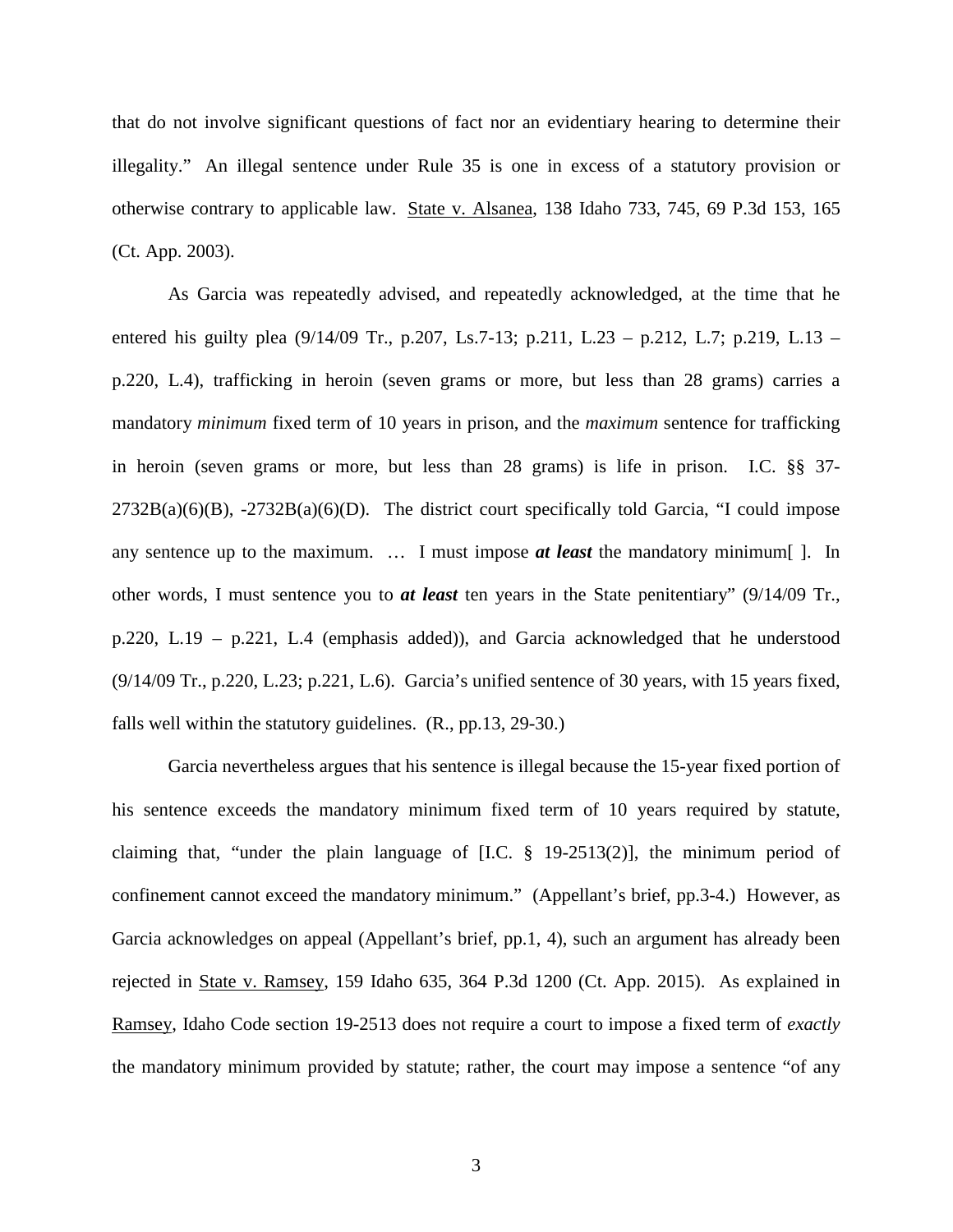duration" between the mandatory minimum fixed term and the maximum term authorized by statute. Id. at 636-37, 364 P.3d at 1201-02. Idaho Code section 19-2513 gives the district court discretion to determine what portion of the sentence *in excess of* the mandatory fixed term will be fixed. State v. Griffith, 157 Idaho 409, 410, 336 P.3d 816, 817 (Ct. App. 2014). As such, the district court was authorized, in its discretion, to determine what portion of Garcia's sentence *in excess of* the mandatory minimum 10-year fixed term would be fixed, with a maximum allowable fixed sentence of life in prison. I.C. §§ 19-2513, 37-2732B(a)(6)(B), -2732B(a)(6)(D); Griffith, 157 Idaho at 410, 336 P.3d at 817. Garcia's unified sentence of 30 years, with 15 years fixed, is, therefore, consistent with the applicable statutes and is not an illegal sentence.

Because Garcia's sentence falls within the statutory guidelines, and because the sentence is not otherwise contrary to applicable law, Garcia has failed to show any basis for reversal of the district court's order denying his Rule 35 motion for correction of an illegal sentence.

## Conclusion

The state respectfully requests this Court to affirm the district court's order denying Garcia's Rule 35 motion for correction of an illegal sentence.

DATED this 19th day of November, 2018.

 $/s$  Lori A. Fleming LORI A. FLEMING Deputy Attorney General

 VICTORIA RUTLEDGE Paralegal